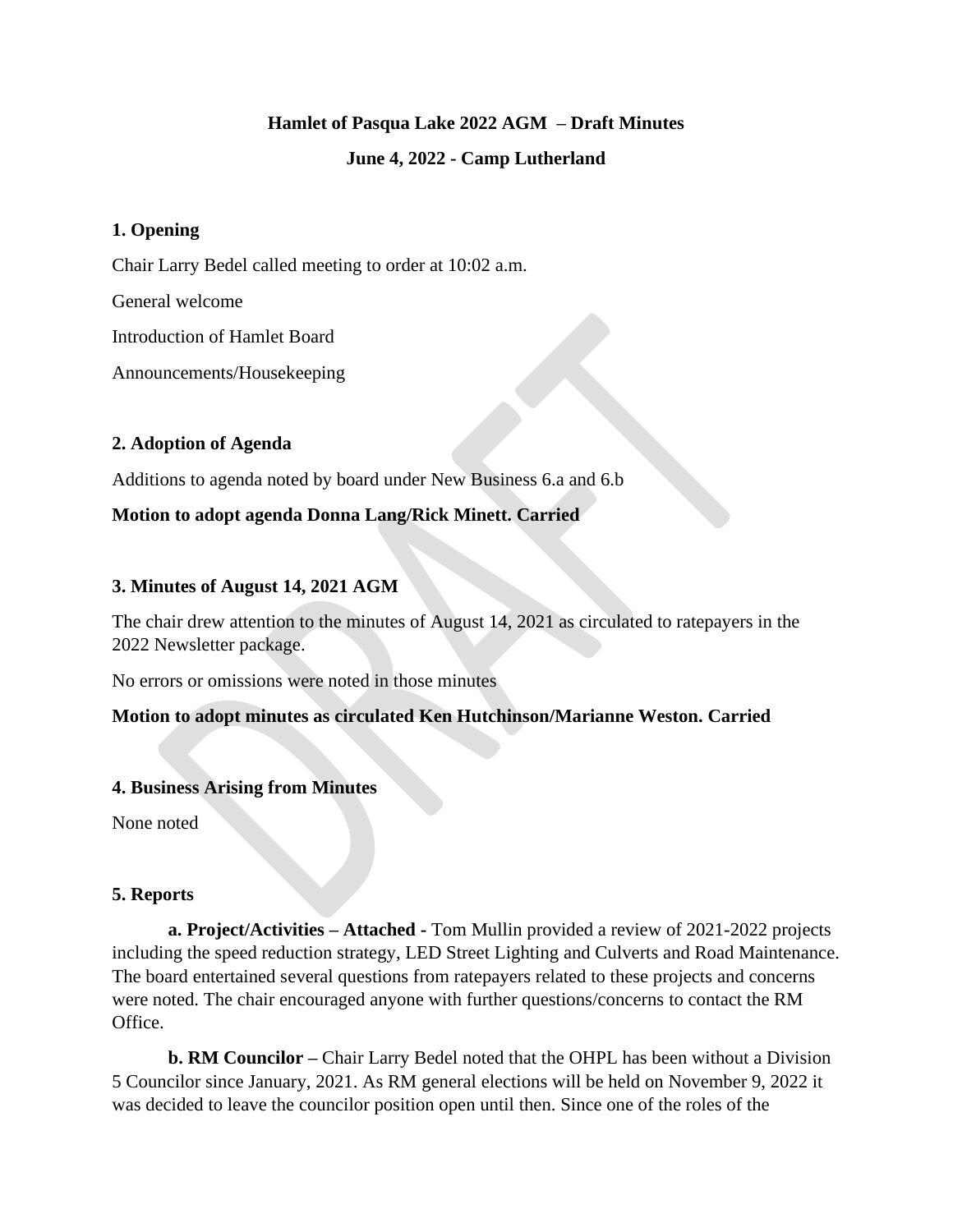councilor is to serve as Hamlet Liaison Representative, Larry Bedel has been appointed to that role in the interim.

### **c. Financial - Stan**

Stan Powell reviewed the 2021 Actual column. Notes were available to ratepayers. Several questions were advanced by ratepayers on various line items and were addressed by the board.

### **Motion to adopt 2021 Actuals made by Ken Hutchinson/Sherry Dukart. Carried**

Larry Bedel reviewed 2022 Actual column. Notes were available to ratepayers.

Several questions were advanced by ratepayers on various line items and were addressed by the board.

### **Motion to adopt 2022 Actuals made by Kathleen Reynolds/Frank Darke. Carried**.

**d. Village Investigative Committee –** Stan Powell – Notes attached.

Stan thanked the committee of Carla Taylor, Sherry Dukart, Frank Darke and Jim Holmes. He entertained questions from ratepayers as to whether a detailed costing had been done, whether councilors and a mayor would be paid or volunteer and what the boundaries of the village would be.

#### **6. New Business**

- **a. West boat launch –** the board sought input on the west boat launch and whether money should be put into upgrading it to acceptable standards or put the money into the east boat launch. Cost to resurface the road to the west launch would be about \$13,000 with additional costs for new pads. There was considerable discussion around the high number of users of the west boat launch, particularly in the winter.
- **b. Use of public lakeshore property –** Stan Powell Stan noted concerns about public properties accessible by service roads to the lake. Currently there are few rules about what can be done on those properties other than no permanent structures are allowed. The board would like to implement a permit process whereby anyone wanting to use the property for (for example) a boat lift would be required to contact the Hamlet. Any new policy must first be approved by the RM. The goal is to better manage these properties and only applies to those public properties accessible by service roads.
- c. **Recycling bins –** concerns were raised by several ratepayers regarding overflowing recycling bins. One suggestion was to redistribute the existing six bins, putting three in each location. Larry made a note to have this done. The second suggestion was to